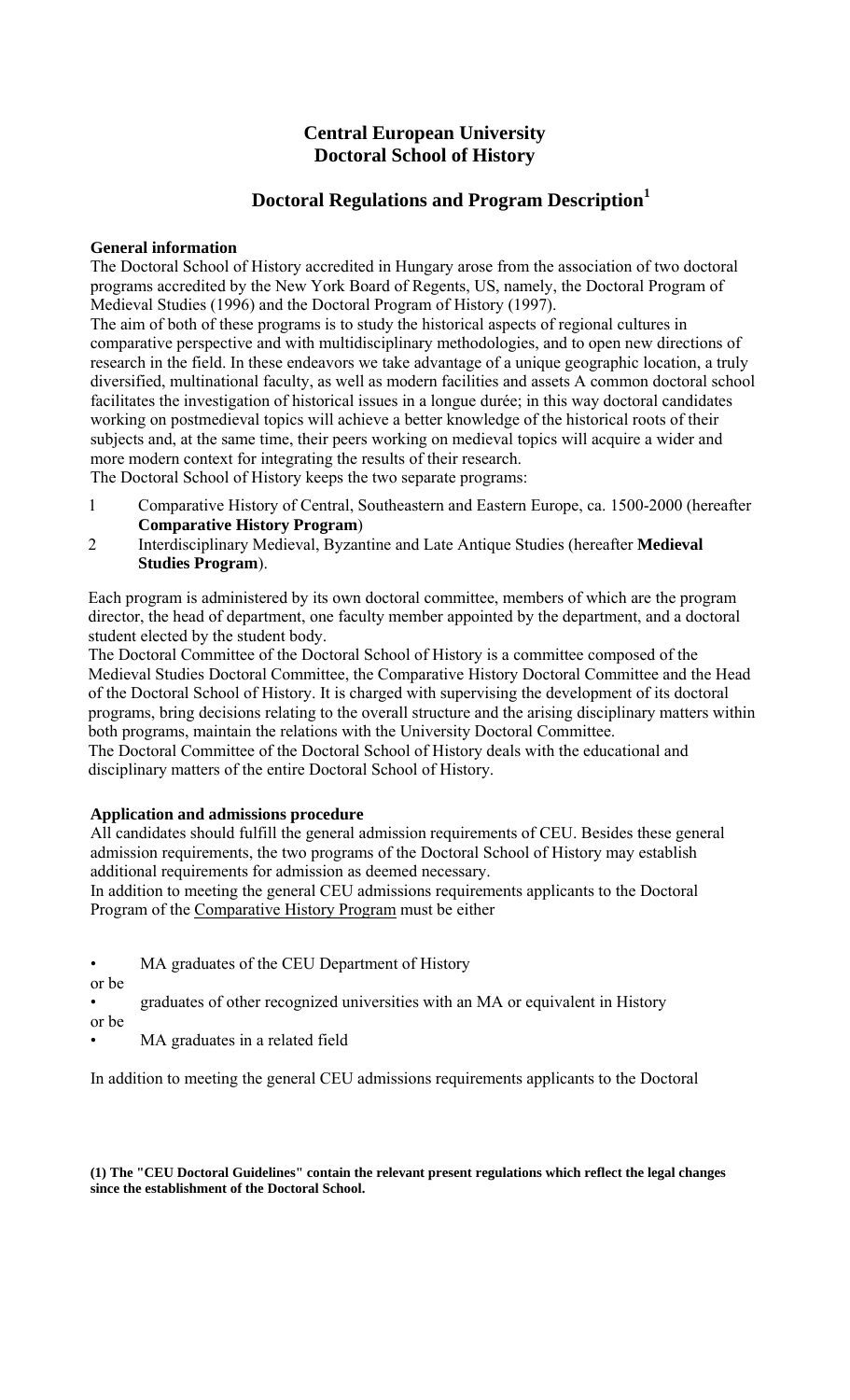Program of the Medieval Studies Program must be either

• MA graduates of the CEU Medieval Studies Department with a strong MA thesis and a promising PhD research topic,

# or be

• a graduate of a university with an MA degree in one of the fields of Medieval Studies,

Applicants are required to submit:

• a thesis proposal - a document of three to six pages describing the proposed research that will form the basis of the thesis. It should discuss the feasibility of the project, providing a description of the source material with a relevant small bibliography, and should offer a realistic schedule for the research to be done. It should also include a description of the principal research questions, and the methodology to be used.

for non CEU MA graduates in addition to this

- a three-page summary of their MA thesis in English
- a short description of the pluridisciplinary aspects of their previous education, and their familiarity with interdisciplinary research methods

Candidates should have a good working knowledge of one of medieval languages such as Latin, Ancient Greek, Hebrew, Arabic etc.-or any other language (in case the research topic needs it). Moreover, together with English, knowledge of another modern language (German, Italian. French) or (in case of the students who are from outside of the region) one of the languages spoken in Central or Eastern Europe is needed

# In both programs

 $\overline{a}$ 

The research topic must be related to the regions covered by the doctoral programs, and it must also take in to account the supervising expertise of the faculty.

All MA graduates of CEU must have a GPA\* of at least 3.3.

Another requirement is an ability, demonstrated through the MA thesis, of doing individual/independent academic research, and in the submitting of a minimum three-page research proposal that will lead to the doctoral thesis. The proposal must demonstrate an ability to ask relevant research questions, a familiarity with the historiographical antecedents and approaches in the field, and it must include a preliminary bibliography of primary and secondary sources. Should the documentation regarding previous academic studies be incomplete because graduation is still pending, applicants are advised to complete it as soon as they finish their studies.

# Admission process and the examination of previous studies

During the PhD admission process the relevant committees will examine the educational system and the requirements according to which the applicant earned his/her MA degree. There are two main sets of questions: First, we ask how the previous historical studies of the applicant fit in the structure of historical education usual in Europe and to what (if any) extent they differ from it. Second, if the applicant earned his/her degree in a discipline other than history, we examine what kind of historical studies did he/she follow previously, and whether his/her pervious diploma enables him/her to study in the programs of the Doctoral School of History. The evaluation is based on the documents handed in by the applicant (namely, the official documentation of the applicant's previous studies). The relevant committees might request further documents from the applicant, ones that contain detailed information about his/her previous university (requirements, structure of training, content and requirements of the relevant subjects). Based on the evaluation of the above mentioned documents, the committee can decide as follows:

<sup>\*</sup> GPA (grade point average) is computed on a 4 point scale by dividing a student's total course grade points by the calculable credits attempted.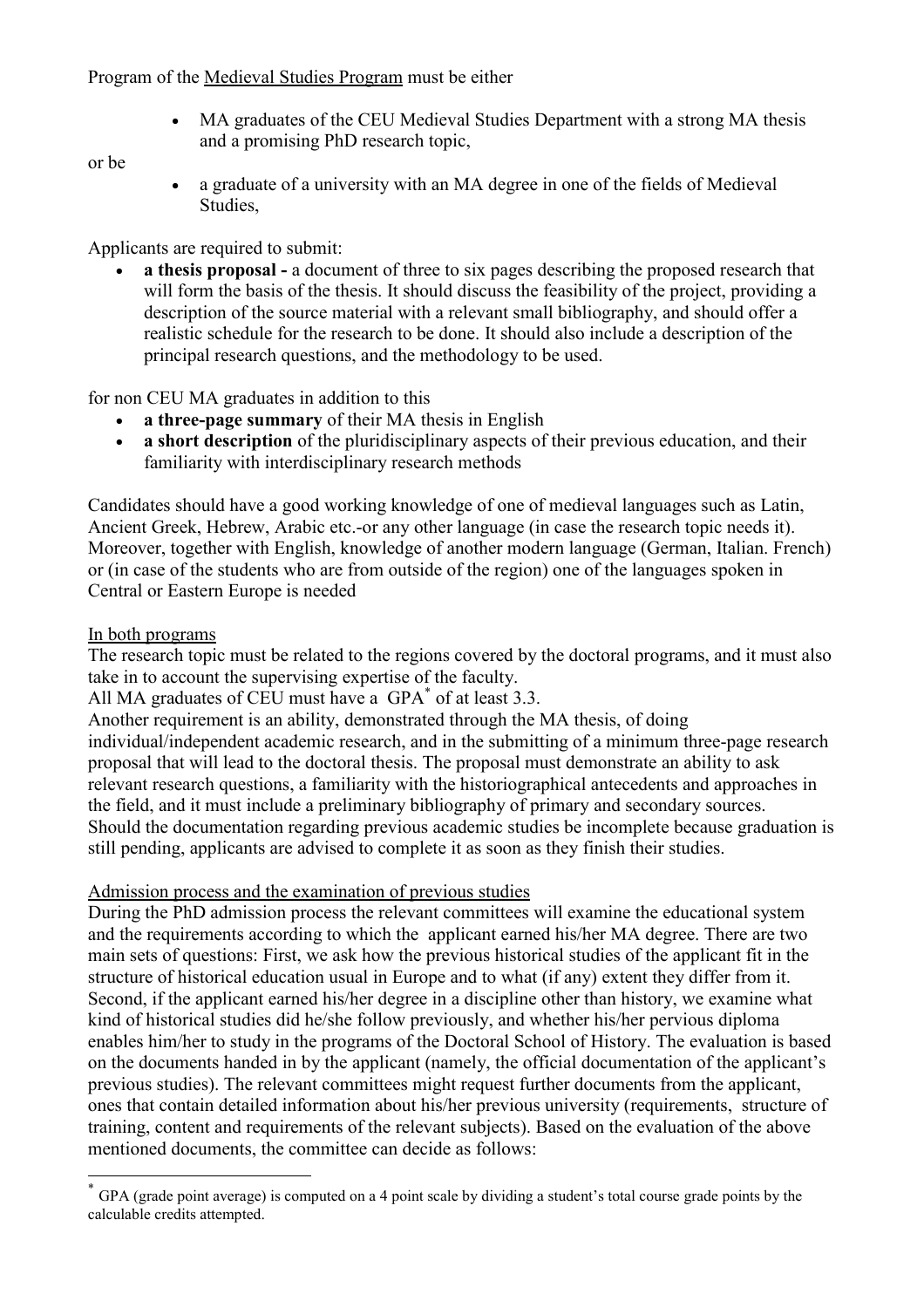- 1. the applicant's previous education enables the applicant to be accepted in the Doctoral School of History
- 2. the applicant's previous education partially relevant for pursuing studies at the Doctoral School of History, but additional requirements are established. These requirements can be fulfilled by completing supplementary basic studies (supplementary basic courses and related examinations). In such cases the Program Admission Committee will set up a detailed list with all the requirements that the applicant should complete during his/her first year of doctoral studies, before taking the comprehensive exam. Only those students can sit for the comprehensive exam who have successfully completed all the requirements listed. The list of these requirements is available in the relevant program's doctoral regulations.
- 3. The Program Admission Committee does not find the applicant's previous education satisfactory, therefore they reject the application. At the same time, the Program Admission Committee can advise the applicant what further education or diploma it considers necessary for the applicant to successfully apply for the Doctoral Program in the future (e.g. enrolling the applicant in the relevant CEU MA program)

Admission or rejection of applicants answering the above requirements will be according to a merit list, created on the basis of the application documents and, in the case of applicants not enrolled at CEU, on a personal or telephone interview with one or more members of CEU faculty. It is a general requirement toward the faculty members that they should actively contribute to the process of selection by evaluating the applications relevant to his/her field. Based on the suggestions of the faculty members, the relevant program's Doctoral Committee will make a list of the applicants, which will be discussed at a meeting to which all the faculty members of the relevant programs will be invited. The complete, final list of successful and rejected applicants will be decided on this meeting.

Application deadlines

Middle of January - for candidates who are not enrolled at CEU Middle of March - for candidates already enrolled at CEU

## Structure and main characteristics of the educational and research activities

The Doctoral School of History accredited in Hungary has two separate programs:

- 1. Comparative History Program
- 2. Medieval Studies Program

Students successfully completing all requirements will receive a doctoral degree in History, with a specialization in either of the two programs.

The language of education is English.

The status of the students accepted in the Comparative History Program will be probationary doctoral candidate until the comprehensive exam is successfully passed at the end of the first year. While preparing for their comprehensive exam, students must place their research topic at the intersection of wider sub-fields (early-modern history, modern history, contemporary history; social, political, institutional, cultural, intellectual history etc.; nationalism studies, gender history), and identify two regions out of the given three (Central-, Eastern- and Southeastern Europe) which their comparative research will focus on. The topics of the comprehensive exam are established on these choices of the student. In the first year every student should attend at least three courses (2 credits each) and one tutorial (2 credits), both in the first and the second semesters. During the first semester it is mandatory for each student to attend the Comparative History seminars. During the third semester students continue their preparation by attending a tutorial (2 credits) and by conducting individual study. All these should total 18 credits before the comprehensive exam takes place, and an additional 10 credits can be acquired for preparing the thesis prospectus and passing the comprehensive exam (which also includes the defense of the thesis prospectus). In order to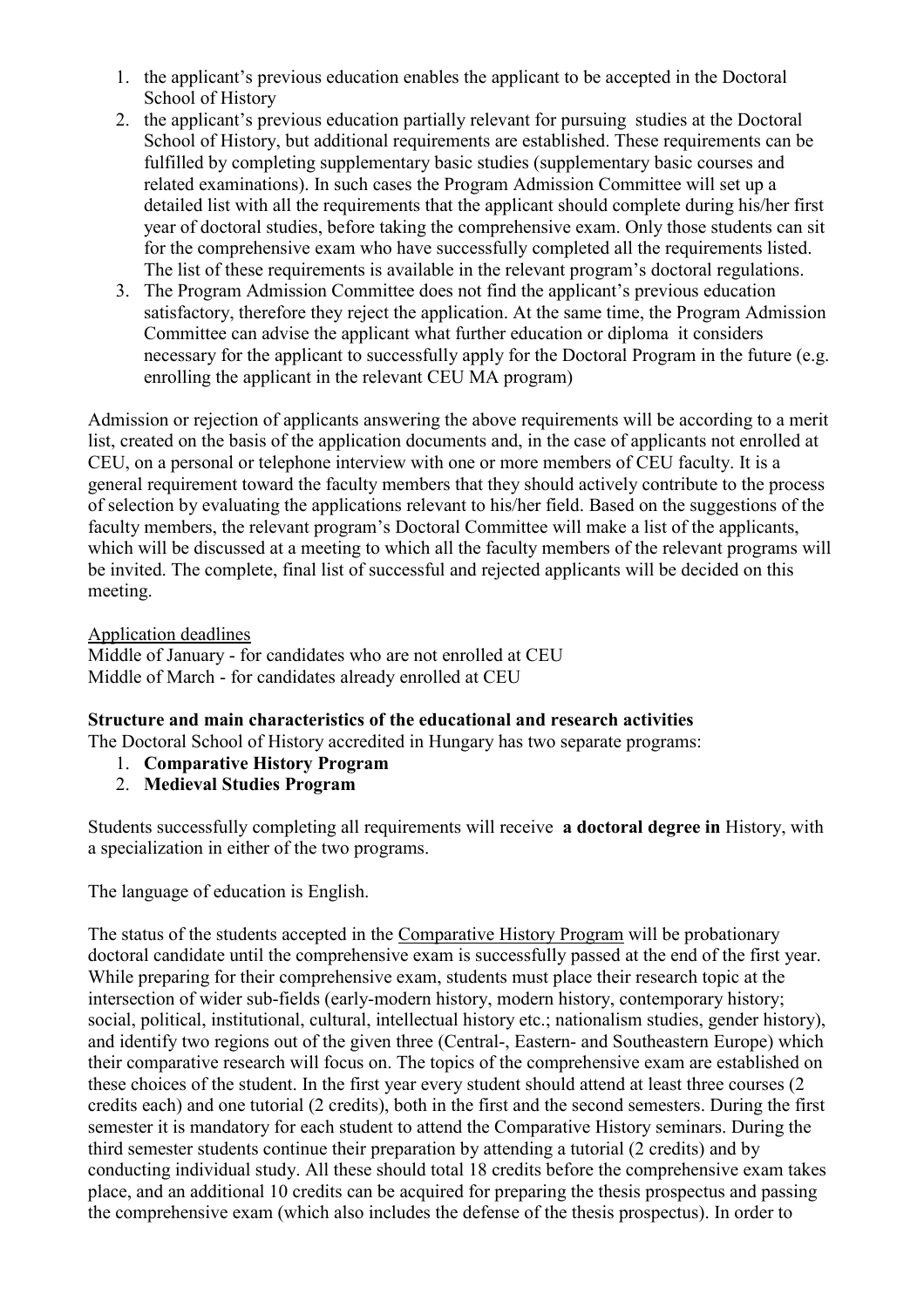continue their studies, student must not only pass the comprehensive exam, but also achieve an overall GPA\* of 3.3 during the first year

After a successful comprehensive exam students will be promoted to the rank of Doctoral Candidate. During the second year Doctoral Candidates should concentrate on their research in the following way: 4 credits should be collected for research activities in each of the three semesters, 2 credits for attending the tutorials, altogether 18 credits. Prior to the final year of their studies Doctoral Candidates are encouraged to spend a longer period of time at one of the recognized universities abroad, therefore they should apply for external and/or CEU scholarships. During the last year, Doctoral Candidates will acquire 4 credits for writing their thesis, 4 credits for teaching assistance (in departmental MA courses or in other institutions of higher education, in which latter case detailed documentation is required) and 4 credits for participating in doctoral research seminars (in the framework of this seminar, Doctoral Candidates will have the chance and the obligation to present the results of their research in front of the internal public of the department and to discuss in details at least one chapter of their thesis). With these activities a total of 20 credits can be collected. Apart from these basic activities (66 credits), students have to earn during their studies further course credits (at least 16 credits on top of those collected during the first year). The minimum credit requirement is 90 credits. The missing credits can be collected by conducting certain academic activities, such as publishing, as well as conference and project participation. Students are encouraged in several ways to fulfill these requirements: independent student initiatives are supported, they are involved in projects managed by the departmental faculty (especially the projects of the research unit associated with the department, Pasts Inc., Centre for Historical Studies, http:// www.pasts.ceu.hu ). During their studies students are required to visit as many Program-organized workshops, conferences, round-table discussions as possible. Students should submit their theses within 6 years from the beginning of their studies, and they should defend their theses within two years after the submission.

Students admitted in the Medieval Studies Program are considered probationary doctoral candidates during the first year of enrollment. This status is envisaged for one year, but can be held for a maximum of two years. During the first year students should complete the required course credits (20 credits), successfully pass the comprehensive exam (achieving an overall GPA\* of 3.5), submit and defend a thesis prospectus (4 credits) and meet all language requirements. The exam fields of the comprehensive exam cover various fields of Medieval Studies. Following the successful defense of the prospectus and passing the comprehensive exam students will be promoted to the rank of Doctoral Candidate.

Doctoral Candidates will have five (in case they have passed their comprehensive exam in two years, then four) years to write their theses.

During the second and third years, Doctoral Candidates will conduct research in archives and libraries relevant to their fields, participate in mandatory doctoral seminars and elective courses (12 credits), follow academic practica classes, write their theses, and fulfill the required teaching activities.

Doctoral Candidates should also present at least one research publication during the doctoral seminar, in the same way as they would present it at a conference. As students are encouraged to spend at least one semester at another university during their doctoral studies, the Program assists them in applying for support.

Students can take active part in the preparatory phase of the interdisciplinary academic meetings (workshops) organized by the Program, they can also contribute to the academic events of the Program or to the editorial duties of the related publications. Doctoral Candidates are expected to present papers at one of the major conferences in the field of Medieval studies (Kalamazoo, US, Leeds, UK)

One of the most important elements of the doctoral studies is research work. Therefore students are encouraged to join research projects that are relevant to their fields of interest. Joint faculty/student

 $\overline{a}$ 

<sup>\*</sup> GPA (grade point average) is computed on a 4 point scale by dividing a student's total course grade points by the calculable credits attempted.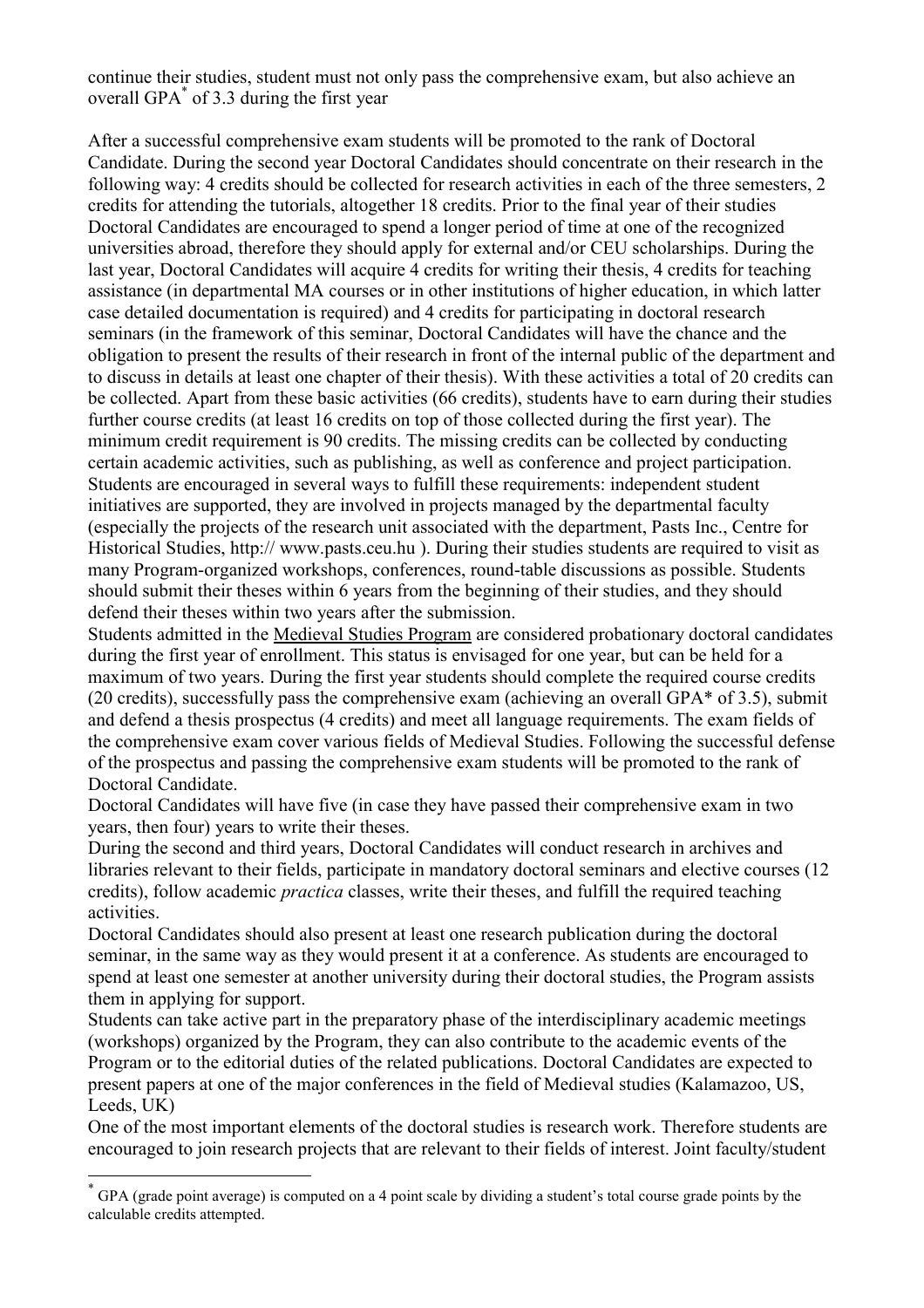research projects, for example, also contribute to the preparation of CEU Summer University courses organized by the Program. All Doctoral Candidates participating in the Program will progress according to a well-organized educational process.

# Course requirements and exams

In both programs the number of credits required is 90. Part of these credits can be earned by attending the required mandatory, elective, and optional courses, while the rest of the credits can be collected by completing the following tasks of the doctoral studies:

- Thesis prospectus and comprehensive exam  $-$  a total of 10 credits
- Thesis research and annual progress report: each candidate must submit annually a detailed report that shows his/her progress in the research, contains a list of the examined sources and their location (archives, libraries, museums), the list of materials studied, as well as the results of the consultations with the external reader(s) and other scholars. The report should be accepted by the supervisor, but it will also be sent to members of the Thesis Committee. Once the annual progress report is accepted, it will earn the candidate 6 credits, totaling 18 credits during the entire course of doctoral studies.
- Doctoral Research Seminar: in doctoral research topics that are related either methodologically or in regard of their sources, separate seminars can be organized under the guidance of relevant supervisors. These Doctoral Research Seminars will discuss the thesis topics as they progress. Usually these are 2 credits seminars (throughout the entire doctoral studies 12 credits total)
- Doctoral Candidates will also select four courses of academic *practica*, which will be supervised by resident faculty members of the Program (1 credit each 60 hours in an individualized program, altogether totaling 4 credits and 240 practicum hours). The goal of these practica is to provide professional skills that are not part of the university curriculum, but which will be especially useful for future academic careers. Doctoral Candidates may select from the following *practica*: Research Resources and Bibliography, Course Material Development and Teaching Practice, Academic Program Organization, Publication and Editorial Practices, Departmental Archival and Library Development, Visual Resources: Collection and Implementation, International Relations Network Co-ordination. Doctoral Candidates should rotate their choices and may repeat a practicum one time only. The practica must be completed by every Doctoral Candidate before the submission of the thesis.
- Consultations: as described earlier, Doctoral Candidates should consult regularly with their supervisors. The schedule and duration of these consultations is not set but generally it means at least one hour per week. For these consultations candidates can receive 4 credits annually (altogether 12 credits)
- Conferences: all Doctoral Candidates are expected to present their research results at conferences and workshops. Credits can be earned with active participation, i.e. with presentations or posters. (altogether maximum 6 credits)
- Publications: all Doctoral Candidates are expected to publish some of their research results before finishing their theses. Credits will be given by the supervisors, according to the length, language, place of publication and character of the text. One publication can earn 1 to 4 credits, altogether maximum 12 credits.
- Participation in research programs: Doctoral Candidates can join international research projects managed and hosted within the programs. In case of active participation the candidate can be assigned individual tasks. Should the candidate accomplish the given task, the research project leader, after consulting with the candidate's supervisor, can give the candidate credits (maximum 6 credits total). In the Medieval Studies Program these credits are independent from those obtainable with the academica practica courses.
- Teaching practice: all Doctoral Candidates must perform a teaching practice. This can include: offering seminars in the framework of the MA program; teaching historical source languages; regular consultations; creating additional teaching materials, materials related to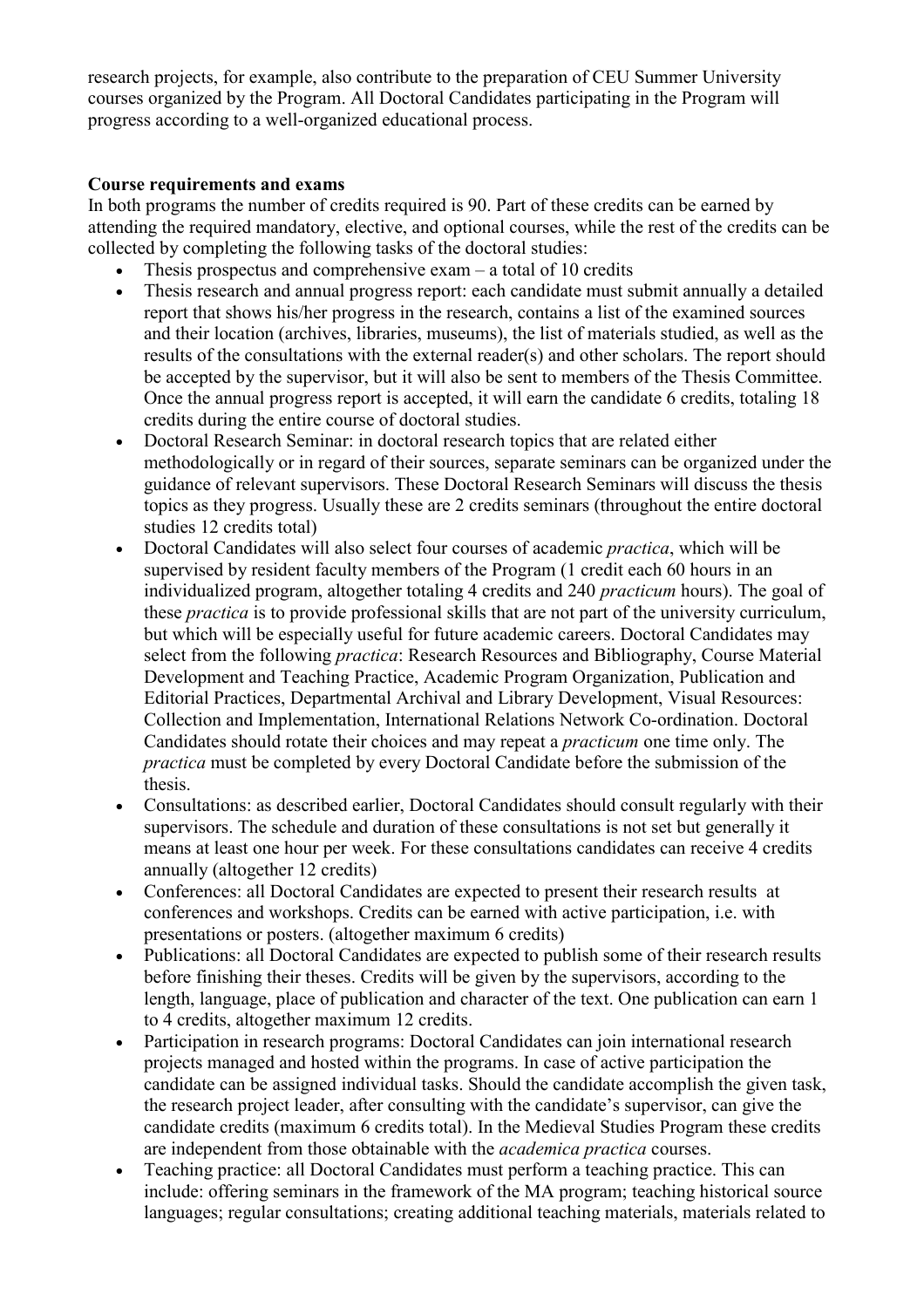the courses (bibliography, notes, website etc.), assisting the program's faculty members in their work (in the Medieval Studies Program these are on top of the *academica practica* requirements). Maximum 12 credits can be collected.

# **Credits**

Medieval Studies Program

| Type of activity        | <b>Course name</b>                          | <b>Course type</b>       | <b>Credit vaule</b>             |
|-------------------------|---------------------------------------------|--------------------------|---------------------------------|
| 1. Educational activity | PhD Seminar (thesis) (3 years)              | mandatory                | $10(5 \times 2)$<br>min.        |
|                         |                                             |                          | 12(6x2)<br>max.                 |
|                         | PhD Research Seminar (3 years)              | mandatory                | 10<br>min.                      |
|                         |                                             |                          | 12<br>max.                      |
|                         | <b>Advanced Research</b>                    | mandatory                | $2 + 1 = 3$                     |
|                         | Methodology                                 |                          |                                 |
|                         | academic practica                           | mandatory                | $4 \times 1 = 4$                |
|                         |                                             | total mandatory          | min.<br>27                      |
|                         |                                             | credits:                 | 31<br>max.                      |
|                         | Topical elective courses                    | elective                 | 10                              |
|                         |                                             | total elective           | 10                              |
|                         |                                             | <b>Total educational</b> | 37<br>min.                      |
|                         |                                             | activity credits:        | 41<br>max.                      |
| 2. Teaching activity    | Teaching practice (teaching                 | mandatory                | $\overline{4}$                  |
|                         | assitance in an MA course)                  |                          |                                 |
|                         | Independent teaching practice (at           | optional                 | 6<br>max.                       |
|                         | CEU or another university)                  |                          |                                 |
|                         |                                             | <b>Total teaching</b>    | min.<br>$\overline{\mathbf{4}}$ |
|                         |                                             | activity credits:        | 10<br>max.                      |
| 3. Academic activity    | Thesis prospectus and<br>comprehensive exam | mandatory                | 10                              |
|                         | Thesis research and annual                  | mandatory                | $3 \times 6 = 18$               |
|                         | progress report                             |                          |                                 |
|                         | Consultation with supervisor                | mandatory                | $3x 4 = 12$                     |
|                         | Participation in research projects          | optional                 | min.<br>3                       |
|                         |                                             |                          | 6<br>max.                       |
|                         | Publication                                 | optional                 | $\overline{4}$<br>min.          |
|                         |                                             |                          | 12<br>max.                      |
|                         | Conference paper presentation               | optional                 | $\overline{2}$<br>min.          |
|                         | and / or participation                      |                          | 6<br>max.                       |
|                         |                                             | <b>Total academic</b>    | 49<br>min.                      |
|                         |                                             | activity credits:        | 64<br>max.                      |
| <b>Total credits:</b>   |                                             |                          | min.<br>90                      |
|                         |                                             |                          | 115<br>max.                     |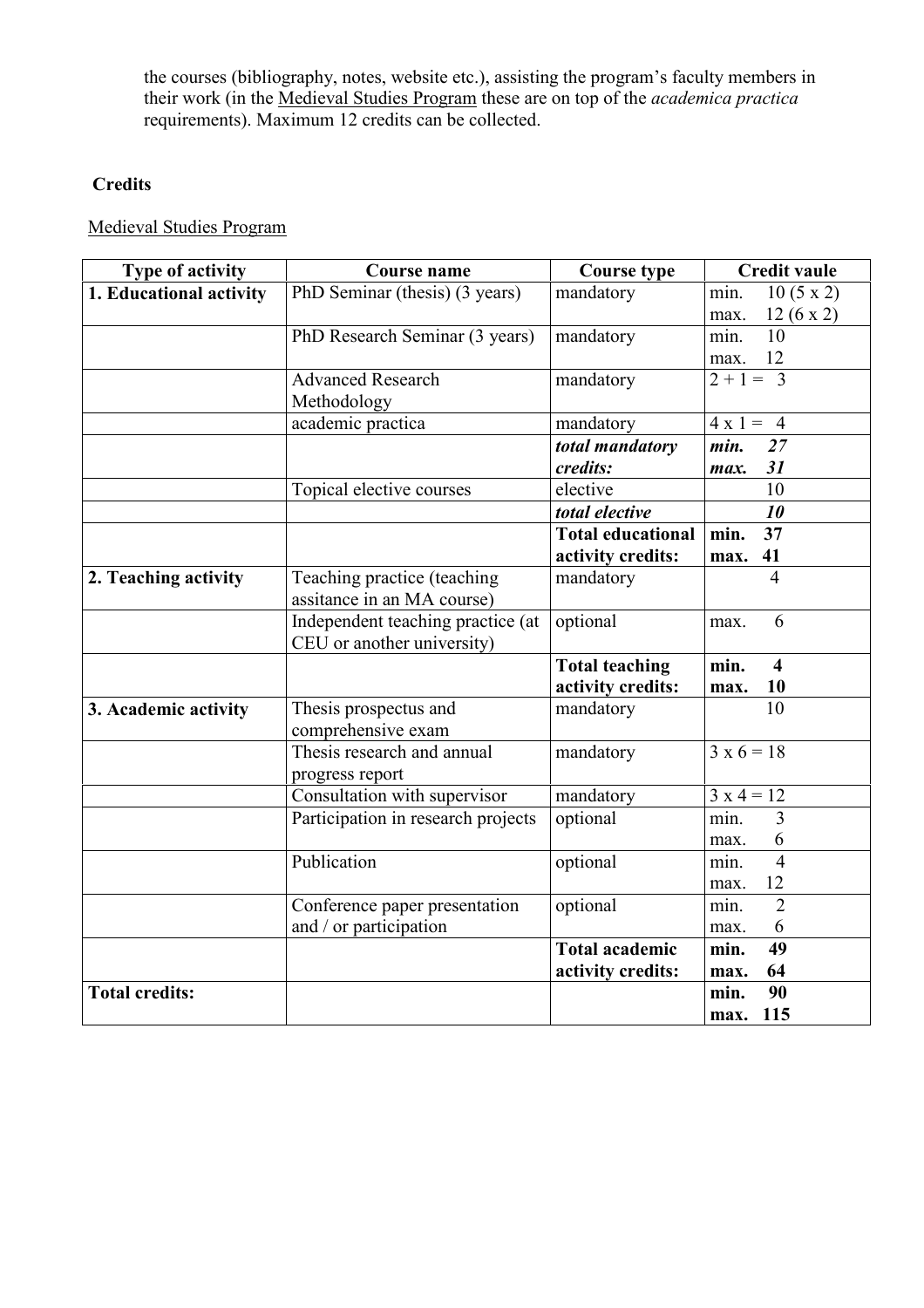| Type of activity        | <b>Course name</b>                                                 | <b>Course type</b>                | <b>Credit vaule</b>                        |
|-------------------------|--------------------------------------------------------------------|-----------------------------------|--------------------------------------------|
| 1. Educational activity | CoreBase course (Comparative<br>History, $1st$ year)               | mandatory                         |                                            |
|                         | Dissertation seminar ("tutorial",<br>$1st$ year)                   | mandatory                         | $3x2=6$                                    |
|                         | Doctoral research seminar (3rd<br>years)                           | mandatory                         | 4                                          |
|                         | Academic practice                                                  | mandatory                         | $\overline{2}$                             |
|                         |                                                                    | Total mandatory.                  | 14                                         |
|                         | 1 <sup>st</sup> year optional lessons                              | alternative                       | min.<br>12                                 |
|                         | Research seminar                                                   | alternative                       | $\overline{4}$                             |
|                         |                                                                    | Total alternative.                | 16<br>min.                                 |
|                         | Interdisciplinary courses, Guest<br>Speaker's courses              | optional                          | 6<br>min.                                  |
|                         |                                                                    | Total optional.                   | 6<br>min.                                  |
|                         |                                                                    | <b>Total academic</b>             | min. 36                                    |
|                         |                                                                    | credits.                          | max. 40                                    |
| 2. Teaching activity    | teaching practice (assistance in a<br>MA course of the Department) | mandatory                         | 4                                          |
|                         | Individual teaching practice(on<br>CEU or a recognized university) | optional                          | 6<br>max.                                  |
|                         |                                                                    | <b>Total teaching</b><br>credits. | min.<br>$\overline{\mathbf{4}}$<br>max. 10 |
| 3. Academic activity    | Dissertation<br>proposal, comprehensive exam                       | mandatory                         | $4+4+2=10$                                 |
|                         | Dissertation research<br>(documented with annual report)           | mandatory                         | $3 \times 6 = 18$                          |
|                         | Consultation with the Tutor                                        | mandatory                         | $3x 4 = 12$                                |
|                         | Other research (participation in<br>projects etc.)                 | optional                          | 6<br>max.                                  |
|                         | Publications                                                       | optional                          | min.<br>4<br>max. 12                       |
|                         | Participation in academic<br>conferences                           | optional                          | $\overline{2}$<br>min.<br>6<br>max.        |
|                         |                                                                    | <b>Total academic</b><br>credits  | 46<br>min.<br>64<br>max.                   |
| <b>Total credits</b>    |                                                                    |                                   | 86*<br>min.<br>max. 114                    |

As indicated, in order to earn the number of credits necessary for the absolutorium, candidates have to collect more than the minimum number of credits required in a given field. To collect the necessary number of credits students are free to choose the activity they prefer.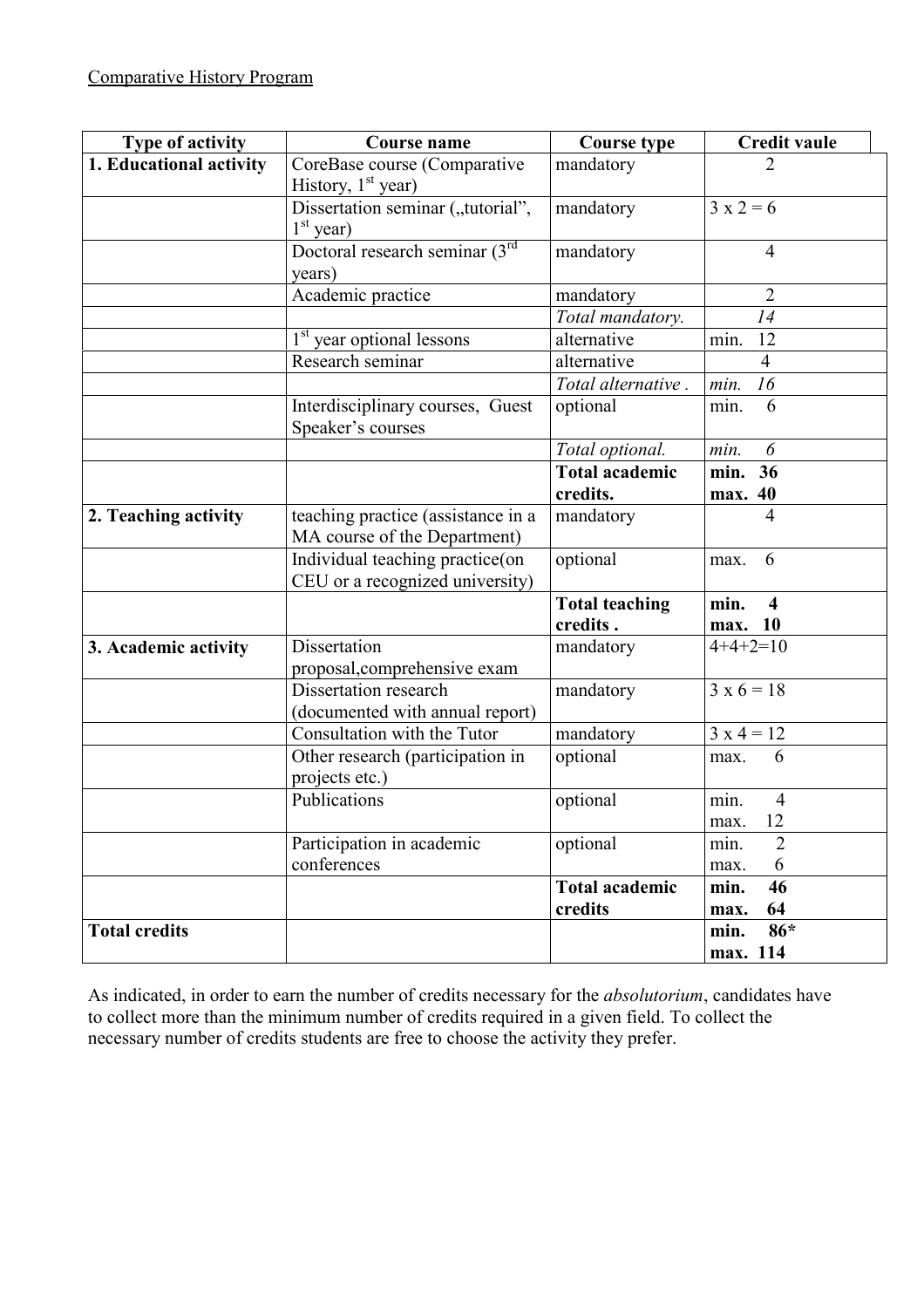# Detailed description of the educational activities

In both programs of the Doctoral School of History educational activities are divided into two parts:

- Probationary doctoral studies
- Doctoral studies

# Supplementary basic studies

 $\overline{a}$ 

According to the regulations of admission (see above) the Program Admission Committee may require accepted applicants to pursue supplementary basic studies (coursework and exams) as condition for taking the comprehensive exam at the end of the probationary year. In case such requirements are deemed necessary, the committee will list them in detail. Supplementary basic studies may be of two kinds:

- a. Historical studies that deal with the methodological and theoretical aspects of the discipline, or provide a comprehensive explanation of a given historical period
- b. Basic methodological units that are indispensable in historical education (historical auxiliary sciences, neighbor disciplines, interdisciplinary research methodology, historical approaches, historical sources, historical source languages etc.)

These academic requirements can be met in three different ways (or a combination of these):

- 1. Attending specially announced courses falling outside the academic requirements of doctoral studies. If doctoral candidates had never followed studies of this kind before, they should do it now, in the framework of the supplementary basic studies. This are as follows (in case of both of the programs):
	- Theoretical questions of historical sciences (4 credits)
	- Research methodology in historical sciences (4 credits)
	- Historical source languages (Arabic, Hebrew, Ancient Greek Latin etc.) and second foreign language (German, Italian, French etc.) (2 credits)
	- Sources of historical sciences (2 credits)

The credits of the above mentioned courses do not count either towards the credits of doctoral studies, or towards the GPA\* .

- 2. Submitting (an) individual semester paper(s). The paper should be written by the probationary doctoral candidate in consultation with an appointed advisor, on a given topic, relying on the bibliography provided, and answering the formal requirements of an academic paper. It should address methodological questions and prove the student's ability of source analysis. Students without a previous background in such fields should complete at least three of them, either in the form of a paper or an exam. The fields include:
	- in the Comparative History Program: social history, political and diplomatic history, cultural history, historical anthropology, micro-history, intellectual history, history of science, oral history, historical memory, gender history
	- in the Medieval Studies Program: archeology, ethnology, art history, auxiliary sciences of history (diplomatics, paleography, epigraphy, heraldics, numismatics, etc.), historical anthropology, economical history, history of religion, church history, theology, history of philosophy, history of literature, historical linguistics, linguistics, Medieval source languages (Latin, Greek, Old Church Slavonic, Arabic, Hebrew, etc.)

<sup>\*</sup> GPA (grade point average) is computed on a 4 point scale by dividing a student's total course grade points by the calculable credits attempted.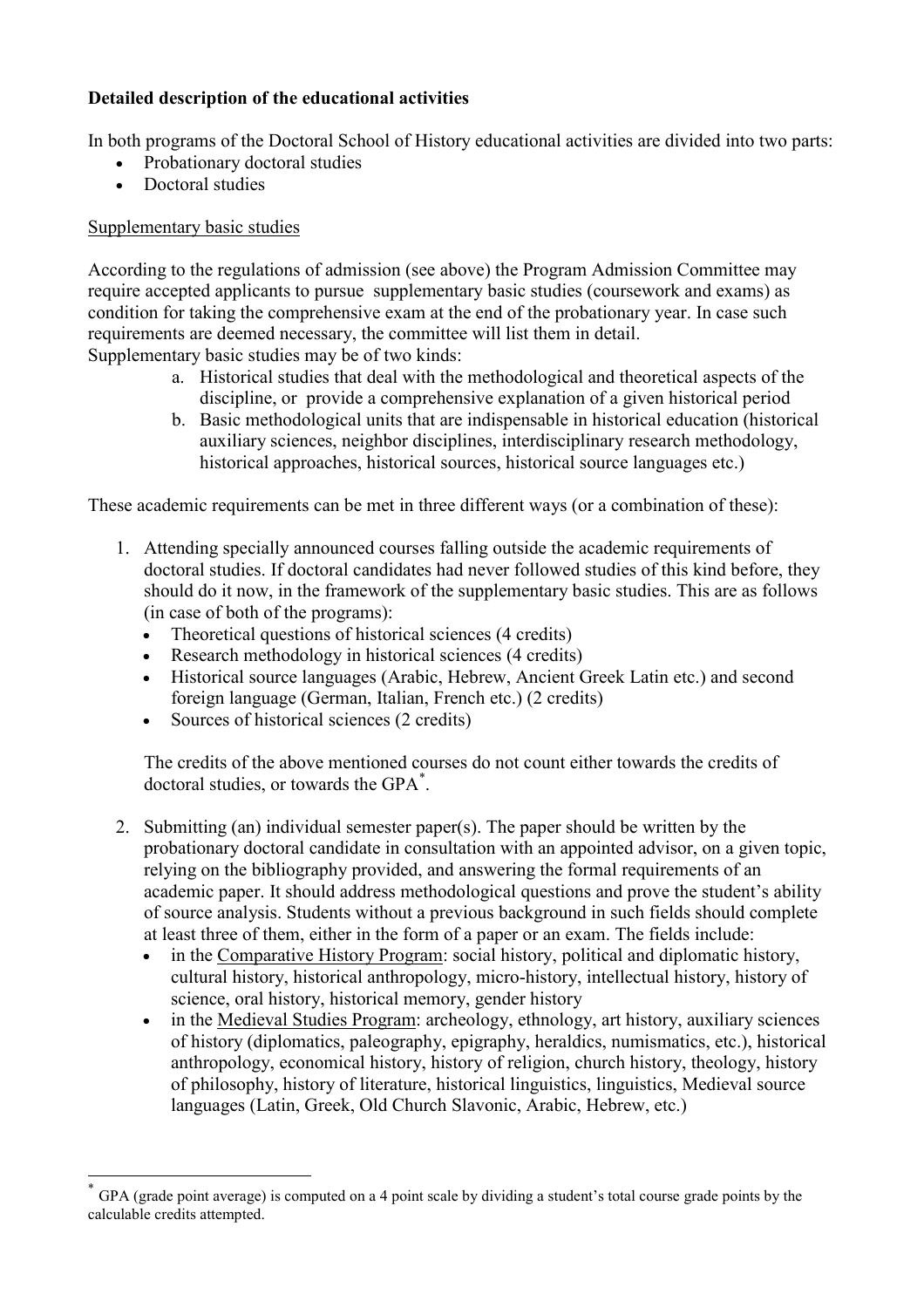- 3. Fulfilling exam requirements. In this case doctoral students should pass a written or oral exam based on a bibliography provided at the beginning of the academic year. Such exams are designed to prove the student's knowledge about significant historical periods as well as research methodology. The fields of such exams are as follows (in case of both programs):
	- Ancient Greek and Roman History and its later influence
	- History of Late Antique and Early Medieval Europe
	- Medieval European Civilization
	- History of Early Modern Europe
	- History of Modern Europe
	- History of Contemporary Europe

At least three of these topics should have been studied by the students in the course of their previous studies. Lacking such experience, they must acquire it within the frame of the supplementary basic studies. Besides, according to the program regulations, those listed under point 2 and the source languages also can be fulfilled by exams.

#### Probationary doctoral studies

The probationary period lasts for one year. Students can continue their doctoral studies only if they succeeded in taking the comprehensive exam.

Comparative History Program: during the first, probationary, year students must earn at least 22 credits from the prescribed courses (mandatory and optional seminars and dissertation tutorials).

Medieval Studies Program: during the first, probationary, year students have to follow the prescribed courses (20 credits), they have to succeed in the comprehensive exam, in the framework of which they have to hand in a thesis proposal (they also have to defend this proposal), and they have to meet all language requirements.

## The Comprehensive Exam

In the Comparative History Program at the end of the third term students take a comprehensive exam covering their two chosen regional fields and their thesis topic. In order to be registered for the comprehensive exam, students must have a GPA $*$  of at least 3.33, and their thesis proposal must have been approved by the Program Doctoral Committee (also taking into consideration the written evaluation of at least one expert external to CEU).

The comprehensive exam is based upon a bibliography of at least 100 key works, which they construct to reflect the broader theoretical and historiographical aspects of their thesis topic in regional perspective. These bibliographies, and an accompanying essay explaining the logic of their bibliographic selections (altogether c. 15 pages), are prepared in the first-term tutorial and revised during the second- and third-term tutorial. Students are also encouraged from the very beginning to select their elective courses with a view to having an opportunity to survey and discuss literature likely to be relevant for their comprehensive exam.

The comprehensive exam is an approximately two-hour discussion between the student and a threemember Examination Committee, consisting of two CEU History faculty members representing different regional fields, and a non-CEU scholar. The exam also involves the defense of the thesis proposal.

Upon passing the comprehensive exam, the student is admitted to doctoral candidacy. Students who failed may retake the exam only once after a minimum three months and a maximum of ten months of interval.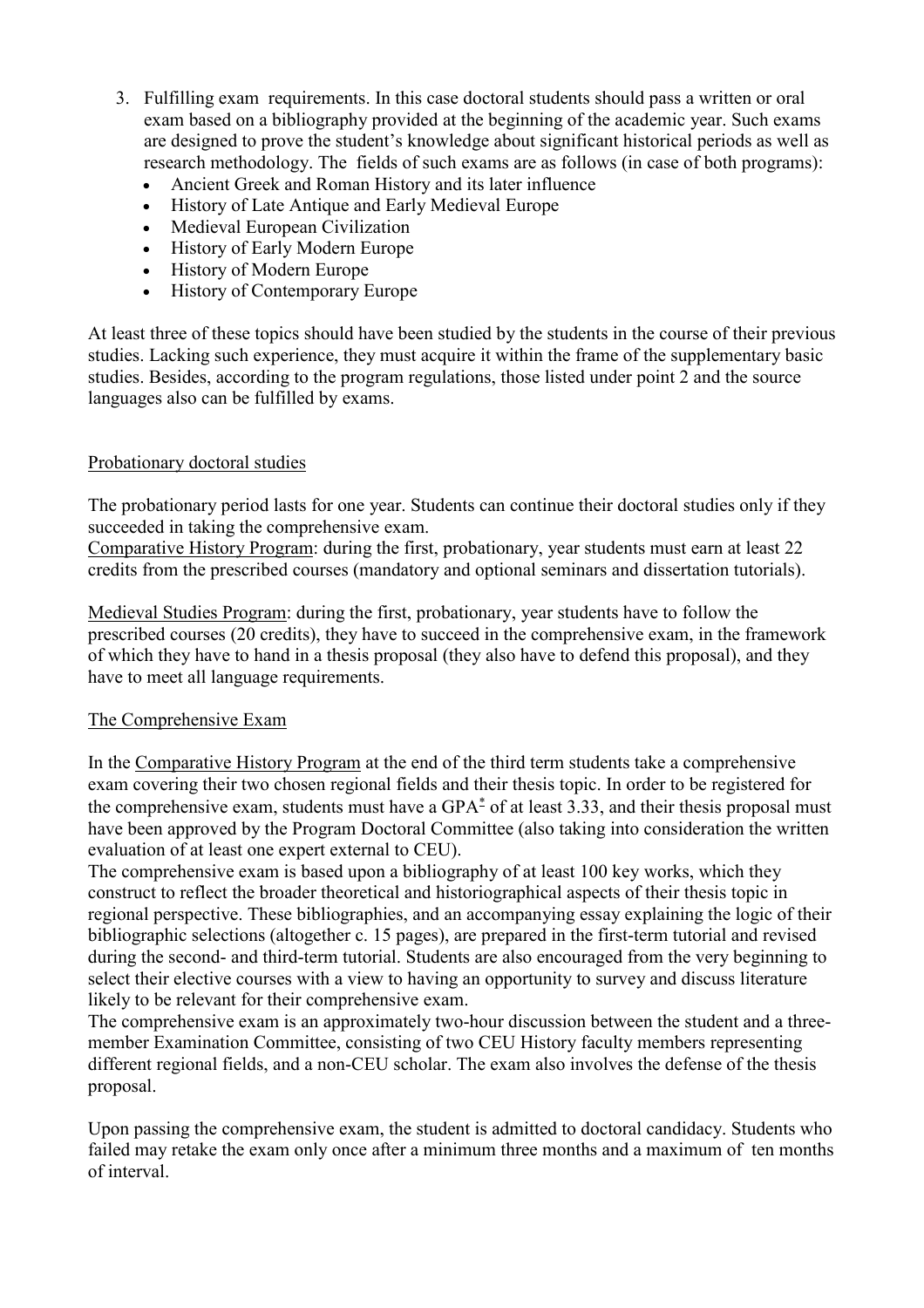In the Medieval Studies Program the exam contains two phases: the defense of the doctoral thesis prospectus and the comprehensive exam both of which are public events. The comprehensive exam is held in front of the Program Doctoral Committee and faculty members, with the active participation of the doctoral students of the Program. Prior to the comprehensive exam the thesis prospectus will be sent for evaluation to one or two scholars outside the department (generally to those who will be requested to participate in the work of the student's thesis committee). The defense will begin with a short oral presentation (max. 10 min.), followed by questions pertaining to the proposed research and finally the candidate's knowledge regarding the thematic question in connection with the comprehensive exam topics will also be tested.

The preparation of the comprehensive exam starts at the end of the Fall Semester. Probationary Doctoral Candidates are asked to suggest three exam fields, which are relevant to their doctoral studies and are requested to submit a 10-20 item bibliography of each field by the beginning of the Winter Semester. The Program Doctoral Committee will select two of the topics on the basis of which the Probationary Doctoral Candidates will be examined.

The thesis prospectus must be submitted by 1 March in order to allow external and internal adjudication and an oral defense during the Spring Semester. The thesis prospectus must contain the following elements:

- justification of the proposed subject;
- overview of the relevant scholarly publications;
- specific, detailed, and annotated list of the primary sources to be studied;
- methods to be applied;
- set of questions to be explored or working hypotheses to be tested;
- tentative outline:
- bibliography specifying the works that have been, or will be, consulted.

While the length of the prospectus may vary from case to case, usually 12-15 pp. text and 5-8 pp. bibliography can do justice to the task.

At the defense of the thesis prospectus both the prospectus and the skills necessary for preparing the thesis (research skills, familiarity with the scholarly issues related to the thesis, etc.) will be examined. The student is also expected to answer questions that are important in connection with the proposed research topic, but have not been discussed in detail in the thesis proposal. The student may be asked to rework the thesis proposal (only once during their studies) and/or acquire some necessary skills before being admitted to Doctoral Candidate status.

The Committee's decision on accepting the thesis defense and the comprehensive exam is based on the opinion(s) of the external reader(s) and the oral exam.

Students who failed the comprehensive exam may retake the exam only once after a minimum three months and a maximum of ten months of interval.

## Doctoral studies

Comparative History Program: After passing the comprehensive exam, doctoral candidates have to earn their credits necessary for the absolutorium mostly by research work (connected to the thesis and documented in annual reports), by other research and publication activities, teaching practice, and by a few other academic activities, such as alternative and mandatory third year research seminars and optional courses. Doctoral candidates are also encouraged to spend one or more semesters before their last residential year at a recognized university abroad (through internships, or by applying for CEU or international financial support) in order to enrich their experience and knowledge.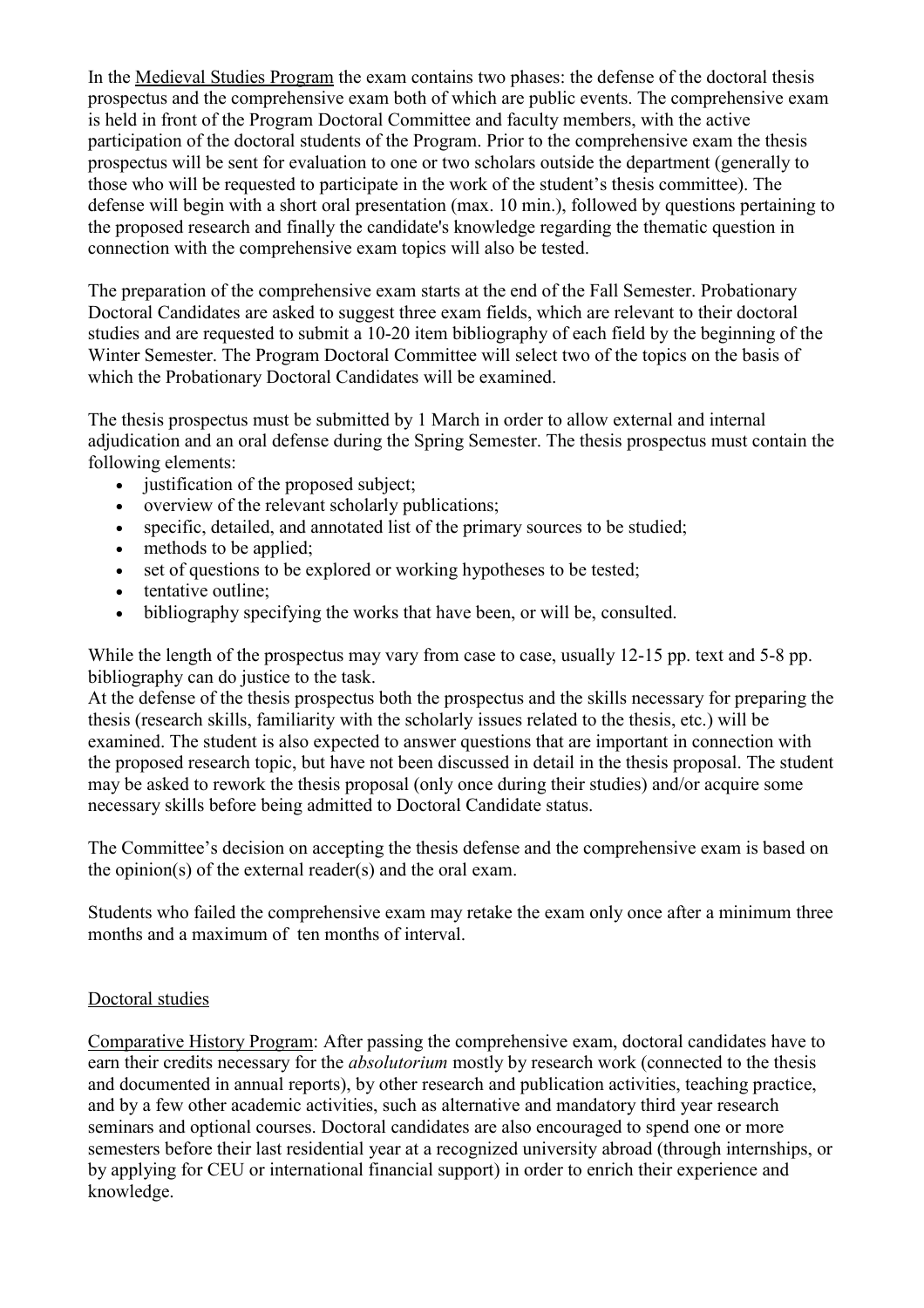Medieval Studies Program: during the second and third years, candidates will spend their time doing research in the relevant fields in archives and libraries, participating in mandatory doctoral seminars and courses (12 credits), writing their thesis and fulfilling the requirements of taking part in the mandatory teaching practice. Doctoral candidates can earn credits by performing other research tasks (conferences, publications, academic lectures).Doctoral candidates are encouraged to spend (through internships) at least one semester/or maximum 6 months in a recognized university abroad, that corresponds to their research fields. This possibility is part of each candidate's individual program and is supported by CEU.

#### Supervision

#### Appointing the supervisor

In both programs, a supervisor must be a full- or part-time member of the relevant department's faculty or has to be a recurrent visiting faculty teaching at least three credits during a given academic year. The supervisor must have appropriate research experience and a doctoral degree. Where it can be reasonably assumed that the supervisor may not be available for consultation for enough time or the studied field requires it, an associate supervisor can be appointed. One faculty member may supervise a maximum of six doctoral students simultaneously. Students may take part in the choice of their supervisors by communicating their preferences to the program doctoral committees. The committees after consulting with the supervisor will accept or reject the student's choice. The Doctoral Candidate may request in writing a change of his/her supervisor or associate supervisor (substantiating such a request), and the Program Doctoral Committee may accept or reject this request.

In the Comparative History Program students in the first year are required to draft a thesis proposal, which should be between 15 and 20 double-spaced pages. The thesis topic, which does not need to be comparative, should be worked out in detail with relevant faculty members. The proposal should contain a summary of the main question(s) to be addressed, an elaboration of how the thesis will extend or challenge what is known in the research literature, a general research plan and a few paragraphs on sources. The second-term tutorial will be devoted to refining the thesis proposal and its presentation in a seminar format. At the end of the second term students submit the thesis proposal to the Program Doctoral Committee who will then arrange for the thesis proposal to be refereed by at least one external reader. Upon the basis of these reports the Program Doctoral Committee will advise on the readiness of the proposal to be defended and at that time will formalize the appointment of the supervisor and the Comprehensive Exam Committee. Copies of the thesis proposal (revised if recommended), exam bibliography and essay are mailed to each member a month before the scheduled exam.

In the Medieval Studies Program at the end of the first year the Program Doctoral Committee decides upon the supervision of the students who achieved the Doctoral Candidate status. A Thesis Committee is formed, which will consist of the CEU supervisor and at least two other scholars acting as external advisors. It is strongly recommended that one of the external advisors be from the home country or region of the candidate. Students can propose members for the Thesis Committee. Once the thesis prospectus has been approved a change in the research field might require a change in the supervisor. In such cases another faculty member of the program will take up the supervision. The Thesis Committee is responsible for the supervision of the student's work towards the thesis. While the nature and frequency of consultation necessarily depends on geographical considerations, the department requests the members of the thesis committee to be available for consultation (by mail or otherwise) at least once every six months, and advise the department (in an informal written assessment) of the candidate's progress at least once during and once at the end of the academic year. Doctoral Candidates must maintain regular contact with the members of their thesis committee. As a rule, students should arrange consultations with their CEU supervisors at least once a month. The latter are obliged to report at least once a year on the candidate's progress to the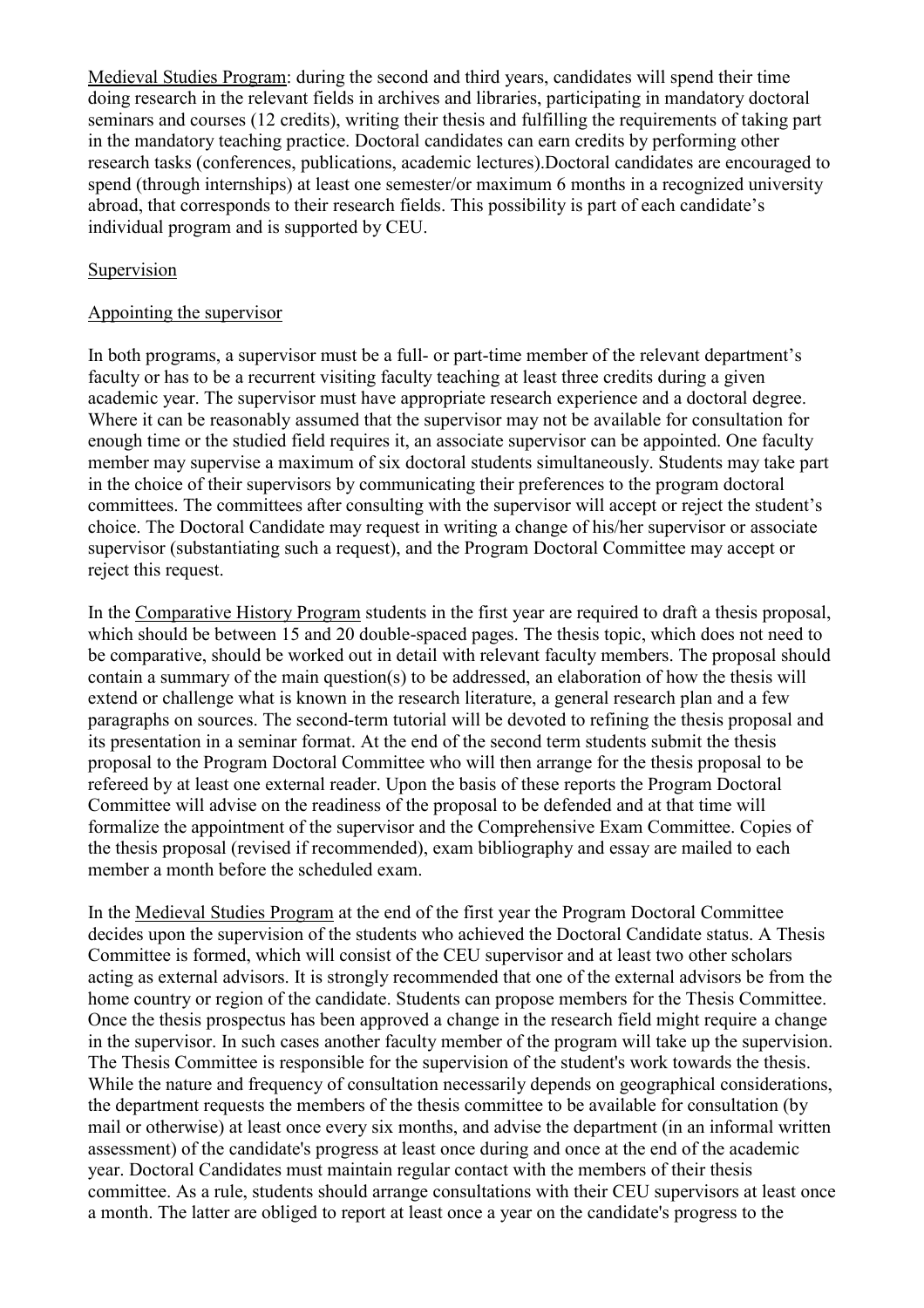Director of the Doctoral Program and will review this report with the Doctoral Candidate. The Program will provide the members of the Thesis Committee with every relevant information and documentation connected to the supervision. The members of the Thesis Committee will have to participate (either personally or through written opinion) at the thesis defense.

#### Duties of the supervisor and associate supervisor

In both programs it is the responsibility of the supervisor to maintain professional relationship at all times with the candidate and to give guidance about the nature of research and standards expected, about the choice of research topic, about the planning of the research program and about literature and resources; to establish a reasonable research and consultation schedule; to give detailed advice in order to ensure that the whole research project and thesis writing is completed within scheduled time; to request regularly pieces of written work and/or research results and return such work (including drafts of the thesis) with constructive criticism within reasonable time; to arrange as appropriate for candidates to make presentations of their research results on the departmental seminars at least twice during the candidature; to ensure the candidate plays a full and active role in the intellectual life of the department; to inform the candidate about the satisfactory or unsatisfactory progress of his/her work; to report once a year in writing to the Program Doctoral Committee on the candidate's progress; to introduce the candidate into the formal requirements of academic research; to help the candidate in presenting his/her work at conferences and prepare it for publication.

## Duties of the Doctoral Candidate

In both programs the Doctoral Candidate is held individually responsible for being familiar with the regulations and guidelines of CEU, the Doctoral School of History, and the relevant Doctoral Program; completing the necessary course work as required by the program he/she is enrolled in; by the end of the second semester submit an examination bibliography and essay plus a thesis proposal to the relevant program committee; initiating discussions with the supervisor on the type of guidance and comments considered helpful, and agree to a schedule of meetings which will ensure regular contact; documenting the progress of the work/research as agreed with the supervisor; presenting his/her research output in public at least in two occasions during the candidature; preparing the thesis for examination according to the schedule agreed upon with the supervisor. Doctoral Candidates are expected to reside in Budapest during their candidacy period. Doctoral Candidates must actively participate in the scholarly life of the University, and to react to the program's written or oral requests according to the rules of the relevant program. In case a candidate wishes to reside outside Budapest, he/she must request in advance a leave in writing from the relevant Program Doctoral Committee. A request for leave must be submitted before the beginning of a given semester, on the forms provided by the relevant programs with justification and the supervisor's recommendation.

## Absolutorium

In both programs: in line with the University Doctoral Regulations students complete their absolutorium, when they fulfill all academic and examination requirements and earn all the credits for individual studies and academic work. Once the absolutorium has been completed, doctoral candidates may submit their thesis for defense and can register for the rigorosum.

## Thesis format

In both programs: the thesis should not exceed 80,000 words (not including bibliography) and should follow the style sheet provided by the relevant program, unless otherwise authorized by the relevant Program Doctoral Committee prior to submission. (The limitation of the size of the thesis does not refer to the source materials published in the appendixes.)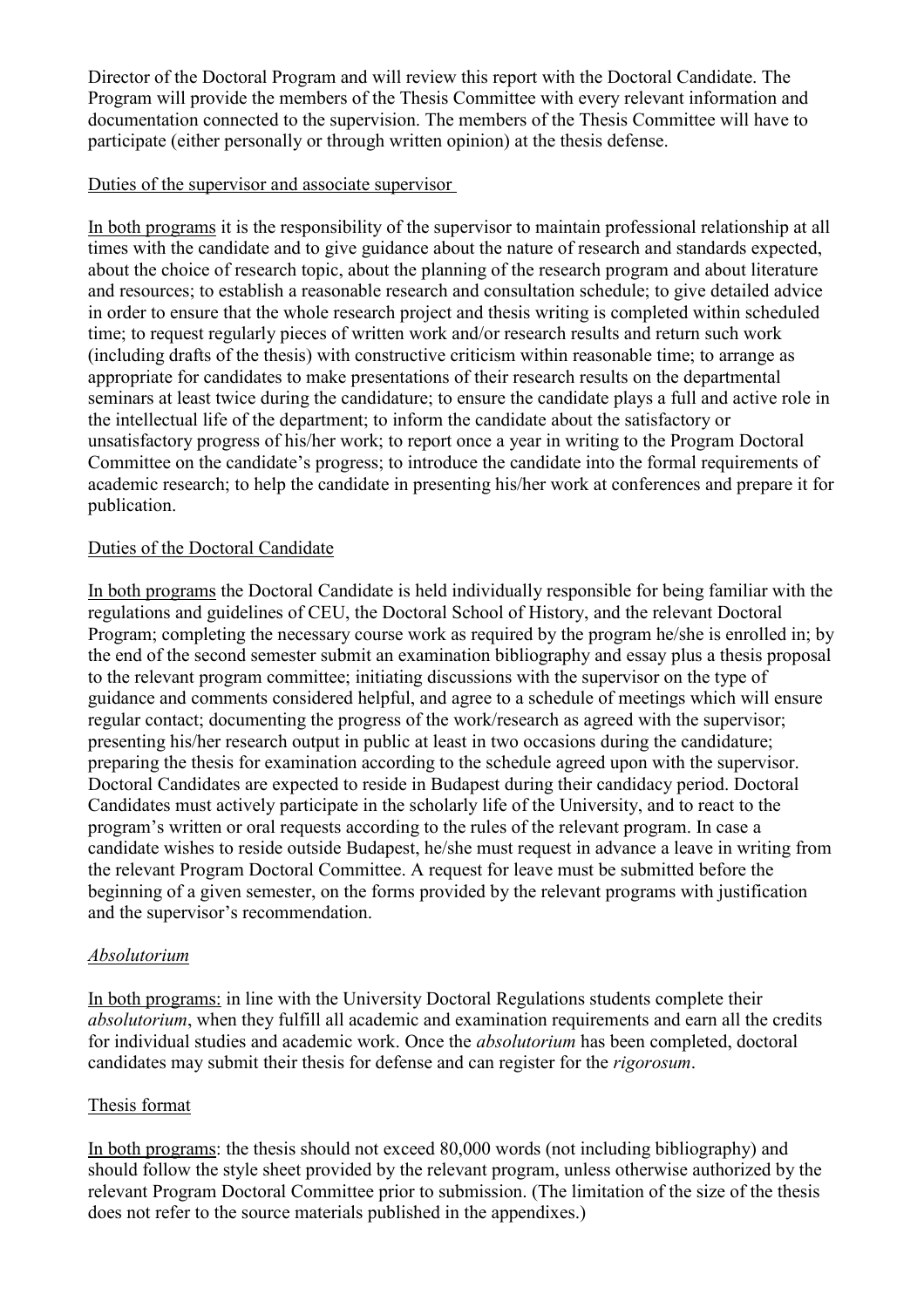The thesis submitted should contain:

- a title page with the name of the author, the date of submission, and the name(s) of the supervisor(s)
- a table of content
- a maximum 500 words long summary of the thesis
- a declaration signed by the author stating that:
	- the thesis does not contain any material from any other thesis accepted by any other institution - the thesis does not contain any material written by somebody else or published anywhere else (except if referred to properly in the bibliography)
- should the thesis be based on a shared research, it is necessary to have a declaration from the other author(s)

# Rigorosum

Doctoral Candidates who intend to earn a doctoral degree accredited in Hungary must pass the rigorosum. Members of the Rigorosum Committee are appointed by the University Doctoral Committee based on the recommendation of the relevant program doctoral committees. The Rigorosum Committee should have at least three members, one of it is external. In both programs the rigorosum should be completed in line with the rules specified by the University Doctoral Regulations.

When a Doctoral Candidate initiates the doctoral procedure required for the degree accredited in Hungary, he or she becomes a Doctoral Nominee. The rigorosum is an exam that must take place within two years of the start of the Doctoral Nominee status. The Rigorosum Committee evaluates both the viability of the Doctoral Candidate's research, and the skills and background knowledge necessary for the completion of the thesis.

The doctoral thesis must be submitted within two years of the start of the Doctoral Nominee status.

## Thesis defense

## Appointing examiners

In both programs at least one month before setting the date of the thesis defense the supervisor in consultation with the Doctoral Candidate will submit a suggested Thesis Defense Committee to the relevant Program Doctoral Committee. The Thesis Defense Committee has five members. The Chair will be a senior CEU faculty member not in the relevant program. Maximum two members of the Thesis Defense Committee may be members in the relevant program. At least two written evaluations of the thesis should be requested from scholars who based on their experience and standing in the candidate's field can assess the work. The Thesis Defense Committee will have at least two external members, one of them also preparing an evaluation. One of the two evaluators should be present at the thesis defense. The candidate will have access to all written evaluations submitted in advance of the defense. If a Doctoral Candidate believes that the appointment of a particular examiner may be prejudicial to the fair examination of the thesis, he/she should inform the relevant Program Doctoral Committee giving specific reasons.

## Criteria for the evaluation of the doctoral thesis

In both programs, the thesis is forwarded to the examiners in confidence. The examiners are under the obligation to maintain confidentiality. To satisfy the requirements for a doctoral degree, the thesis must be a significant and original contribution to knowledge about and understanding of the subject and must demonstrate the candidate's capacity to carry out independent quality research. Examiners are requested to assess the thesis in writing in terms of its originality, knowledge of the field, and significant contribution to knowledge.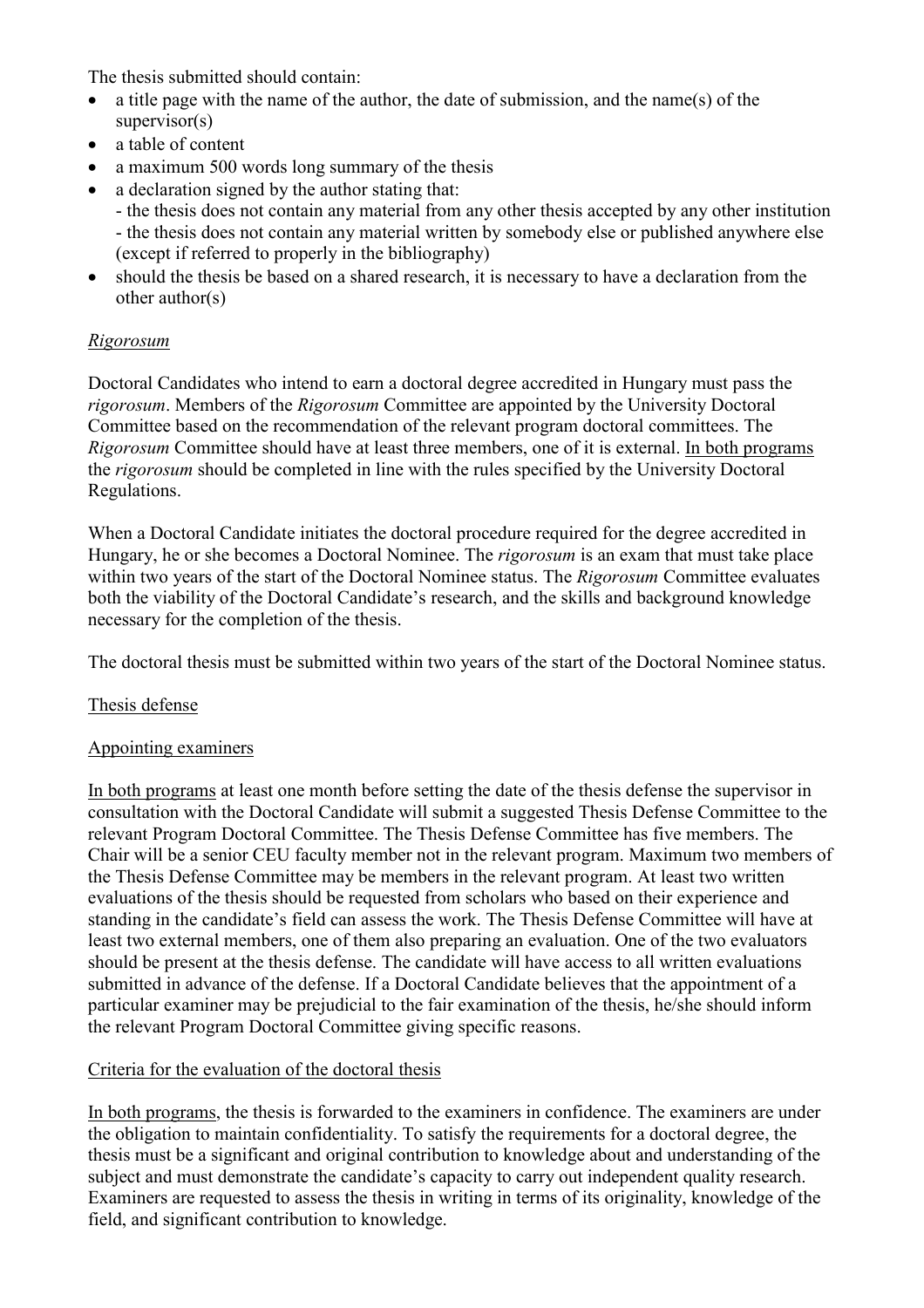The doctoral thesis should prove the ability of the candidate to manage the evidences in an innovative and individual manner. At the same time the thesis should be of a quality(in all aspects, including style and language) on whose basis the evaluator would grant a doctoral degree according to international standards as well.

Following its own traditions, the Medieval Studies Program requires a pre-defense, organized in the framework of the Doctoral Seminar with three examining readers (two Doctoral Candidates and another one or a junior faculty member), and one outside expert. The advance preparations for the pre-defense should be done by the supervisor, liaised with the Program Doctoral Committee. After this Doctoral Seminar discussion, the thesis must be approved, first by the CEU supervisor and then by members of the Thesis Committee. The Program Doctoral Committee suggests faculty members and students who are requested to read at least parts of the thesis and act as opponents on the predefense.

The Program Doctoral Committee schedules the pre-defense, which can be held the earliest one month after the submission of the text. As the pre-defense is to be held in the frame of the Doctoral Seminars, the Program should receive the proposed date from the supervisor by 15 September for the Fall and by 2 January for the Winter Semester.

After the pre-defense, based on suggestions and evaluations, the Doctoral Candidate will modify the thesis if necessary and then submit the final version of the thesis for defense.

One copy of the thesis will be placed in the Main CEU Library at least one month prior to the defense for the inspection of interested colleagues.

#### Public defense

The final version of the doctoral thesis should be submitted two months before the proposed date of the public defense. Following the receipt of the written reports of the external examiners a date of the public oral defense will be set for which a thesis summary (abstract) and a one-page CV will be provided by the Doctoral Candidate. The thesis summary would be ca. 500 words in length and include the major questions addressed by the Doctoral Candidate, a brief description of the primary sources used, and a succinct explanation of the methods applied to those sources. The predominant focus of the summary, however, should be a discussion of the new findings and significant conclusions of the Candidate's research, highlighting, in particular, the place of these findings in the contemporary scholarship. A short bibliography should also be attached.

Doctoral Candidates will receive the external evaluators' opinions prior to the defense so that he/she can answer the questions raised in those evaluations. Doctoral Candidates shall defend their doctoral thesis in public. The defense begins with a short summary by the Doctoral Candidate, followed by the presentation of the external evaluators' opinions and questions read by the Chair of the Thesis Defense Committee. The Doctoral Candidate will reply to these questions. Then follows the questions from the Committee and from the audience, to which the Doctoral Candidate responds. The defense will last no longer than two hours.

The Medieval Studies Program will publish the summary of the successfully defended thesis in the Department's Annual.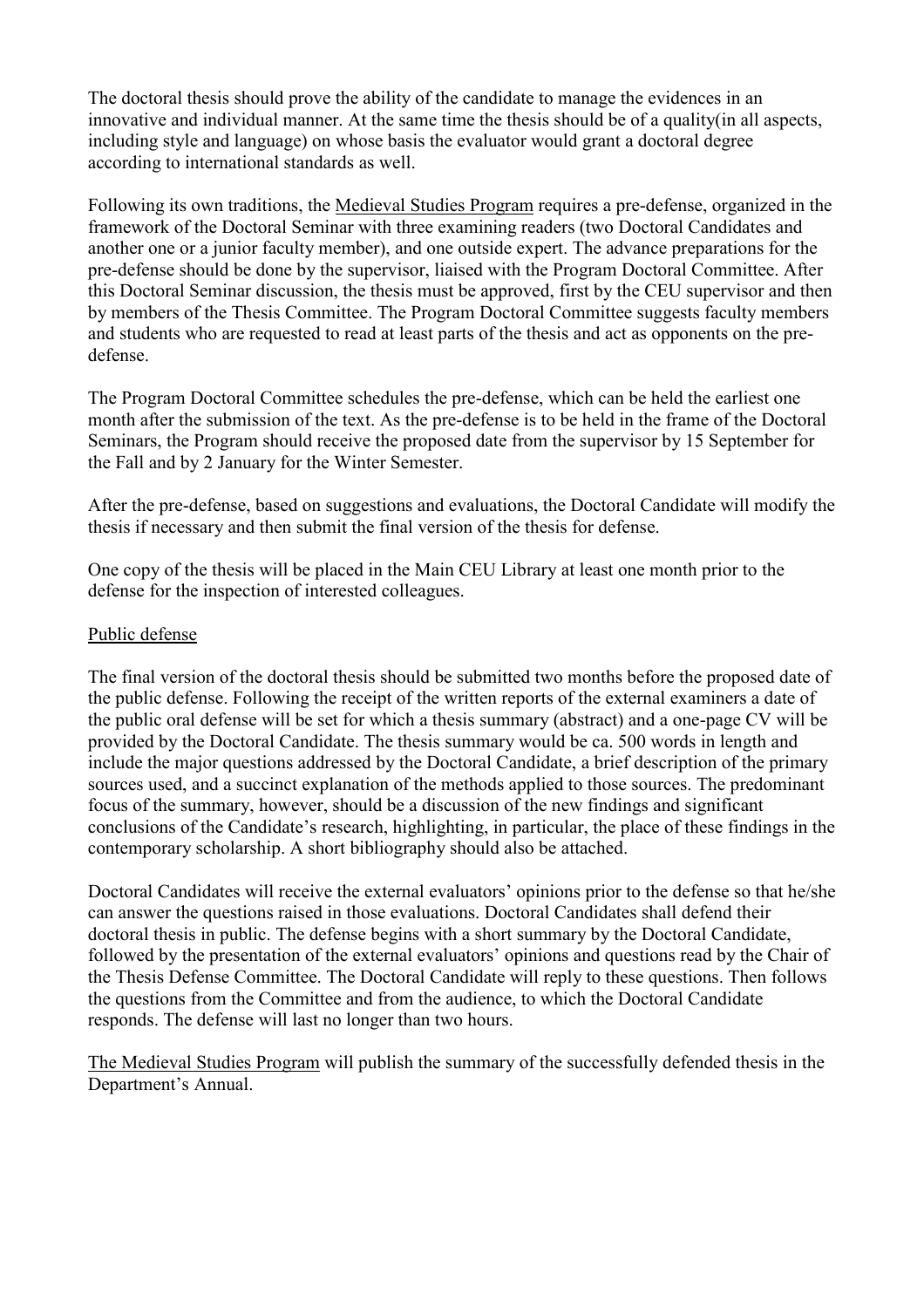#### Awarding the PhD degree

In both programs: after the public section of the defense the Thesis Committee retires to discuss the examination and decide about the outcome. It is the Thesis Defense Committee's right to propose the granting of the doctoral degree to the CEU Senate. The decision of the Thesis Defense Committee is based on the majority voting principle and they may decide among the following three options: (1) to accept the thesis and defense and propose to the Senate and Rector to grant the PhD degree, or (2) to reject the thesis, or (3) to refer the thesis for serious revision. If (3), the Chair will discuss with the Thesis Defense Committee whether the revised thesis would be accepted, subject to the approval of the supervisor or whether - in case the members of the Thesis Defense Committee have substantial differences – new examiner(s) should be appointed. Minor formal corrections suggested by the examiners need not be expressly stipulated. The Thesis Defense Committee summarizes its judgment in writing in 100-200 words.

## Disciplinary Procedures

In both programs: in case of serious ethical research misconduct the Program Doctoral Committee will suspend the Doctoral Candidate's enrollment status. Misconduct includes a) fabrication of data, claiming results where none have been obtained; b) falsification of data or research records; c) plagiarism; d) misleading ascription of authorship, including lack of acknowledgment of work primarily produced by somebody else.

# Quality control of the Doctoral School

Both programs are structured so as to evaluate continuously the progress and the quality of the scholarly work undertaken. The Comparative History and Medieval Studies programs have formed their own doctoral committees, which throughout the past years participated in the formation, development, and operation of the doctoral programs. The Doctoral Committee of the Doctoral School of History is formed from these two bodies and meets regularly in order to discuss all issues related to the operation of the Doctoral School of History and to implement decisions taken by the University Doctoral Committee.

The chair of the Committee is the Director of the Doctoral School of History. The Heads of the History and Medieval Studies departments are also ex officio members together with the Heads of the Doctoral Programs of these two departments; furthermore, two faculty members delegated by each department from among the resident departmental faculty members with a doctoral degree or equivalent and one student representative from each department chosen from among the enrolled doctoral students.

The doctoral degrees in Comparative History and Medieval Studies conferred by CEU certify that their owners successfully completed all the requirements of the doctoral programs in the History or the Medieval Studies Departments at the CEU and had her/his thesis accepted. The thesis is exclusively his/her own work, based on his/her research and relies only on such external information as properly credited in notes and bibliography. The thesis contains significant contribution to knowledge and to the understanding of the subject, which it treats, and it demonstrates the student's capacity to carry out independent scholarly activities.

The academic performance of faculty and doctoral students is subject to continuous review. The progress of the doctoral student is evaluated yearly by the program doctoral committees, based on their and their supervisors' progress reports.

A further guarantee of the academic quality of the work carried on at the Doctoral School is the involvement of prestigious external evaluators. These come from various universities and